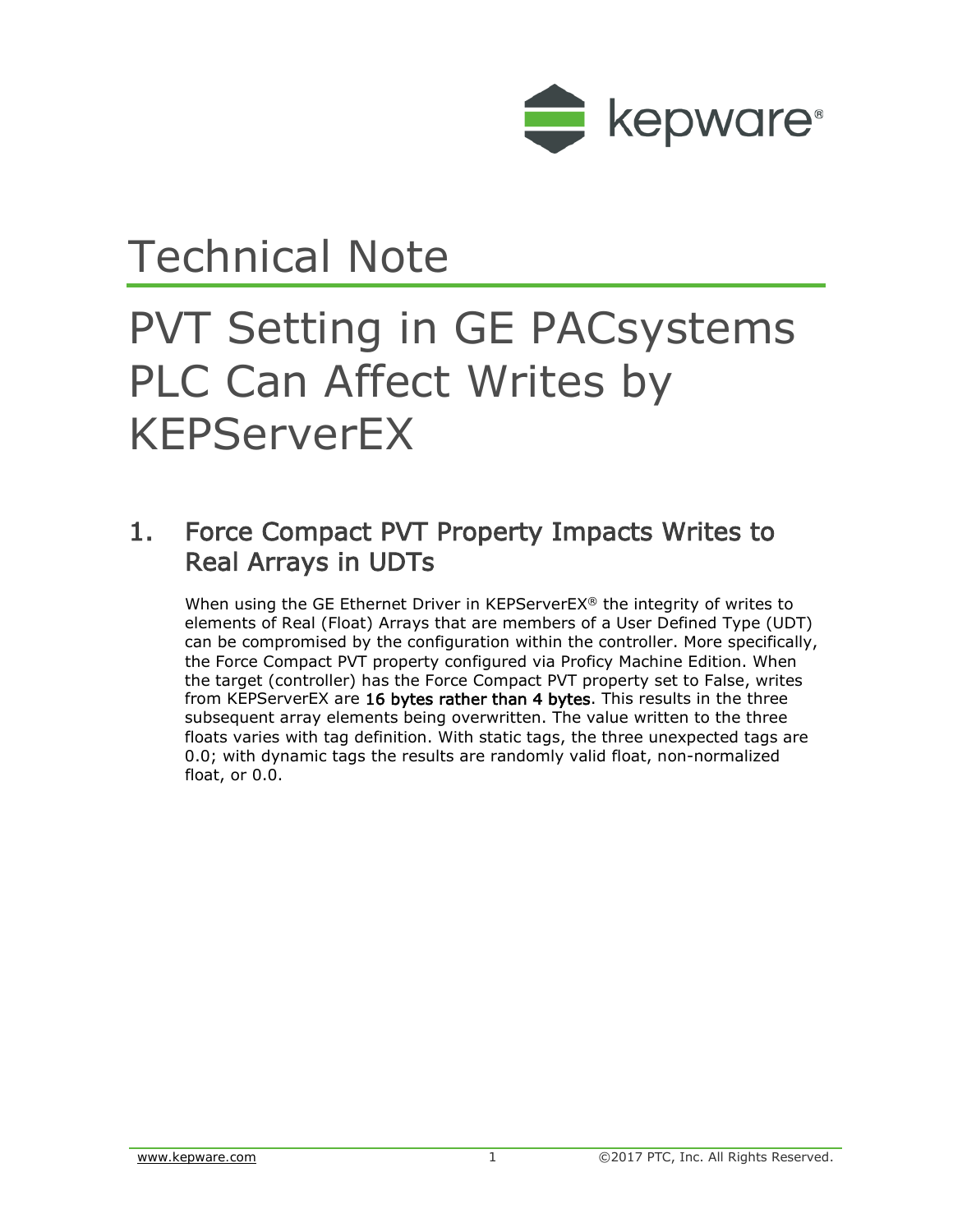## 2. Solution

Use the following steps to resolve this issue.

- 1. Open the Proficy ME project running on the controller and use the Project tab in the Navigator to ensure it is not online with the target. The target object should be gray if not online with the target, as pictured here.
- 2. Right click on the target of interest and select Properties.



- 3. Change the Force Compact PVT parameter to True.
- 4. Exit the target properties.
- 5. Save the Proficy ME project.

| Inspector                  | $\mathbf x$             |
|----------------------------|-------------------------|
| Target                     |                         |
| Name                       | Target1                 |
| Type                       | <b>GE IP Controller</b> |
| Description                |                         |
| Documentation Address      |                         |
| Family                     | PACSystems RX3i         |
| Controller Target Name     | A000750231              |
| Update Rate [ms]           | 250                     |
| Sweep Time [ms]            | <b>Offline</b>          |
| Controller Status          | Offline                 |
| Scheduling Mode            | Normal                  |
| Force Compact PVT          | False                   |
| Enable Shared Variables    | True<br>False           |
| Process System Enabled     | False                   |
| DLB Heartbeat [ms]         | 1000                    |
| <b>Enhanced Security</b>   | False                   |
| Physical Port              | ETHERNET                |
| <b>IP Address</b>          | 10.10.110.161           |
| ElAdditional Configuration |                         |
| Inspector                  |                         |